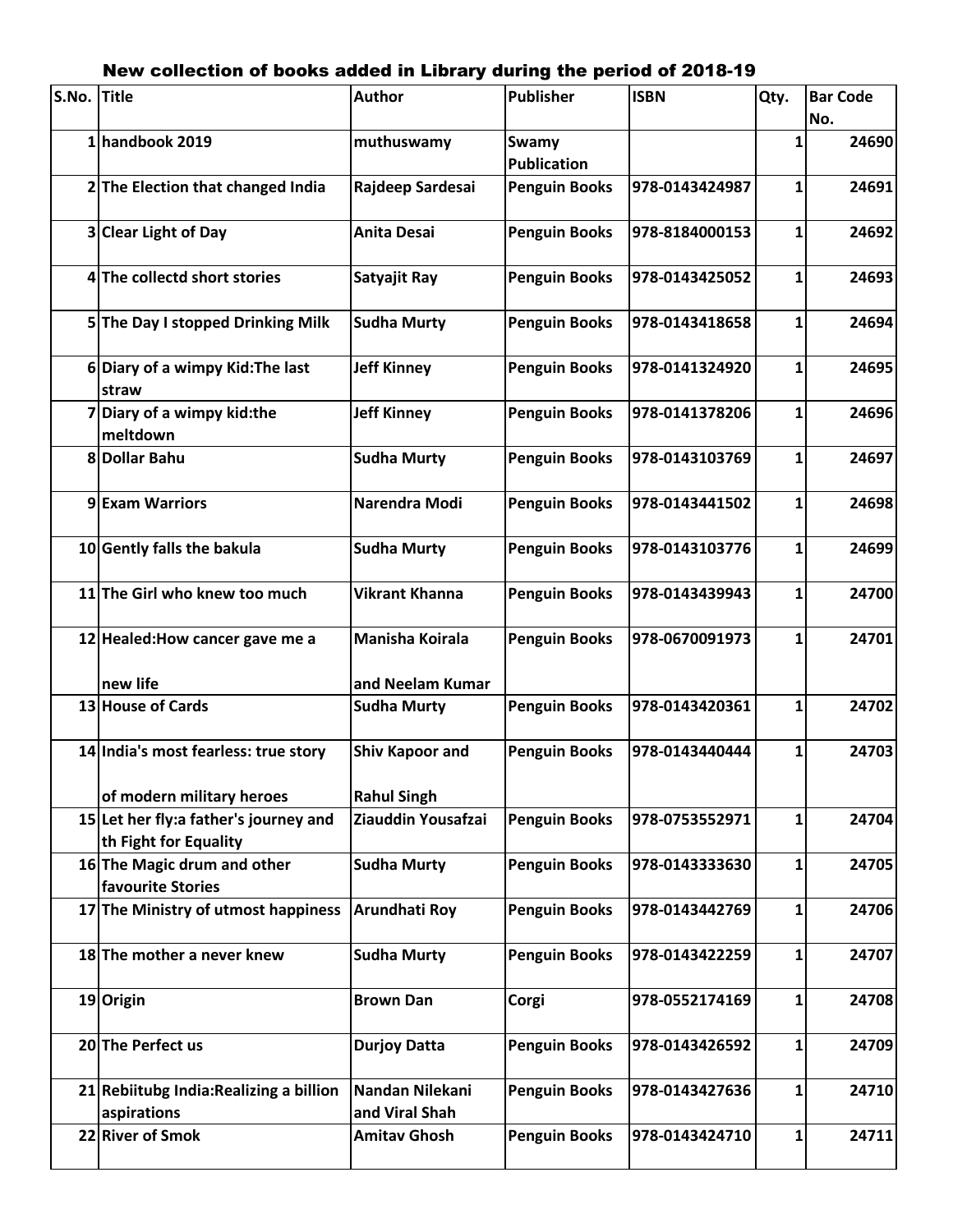| 23 Sri Sri Ravi Shankar: an authorized<br><b>Biography</b>                                  | <b>Francois Gautier</b>           | <b>Hay House</b>                       | 978-9386832665                 | 1            | 24712 |
|---------------------------------------------------------------------------------------------|-----------------------------------|----------------------------------------|--------------------------------|--------------|-------|
| 24 Sunset Club                                                                              | <b>Kushwant Singh</b>             | <b>Penguin Books</b>                   | 978-0143417798                 | 1            | 24713 |
| 25 The Pied Piper of Hamelin                                                                | Ladybirds Reader                  | <b>Penguin Books</b>                   | 978-0241253786                 | 1            | 24714 |
| 26 Until my freedom has come: The                                                           | Sanjay Kak                        | <b>Penguin Books</b>                   | 978-0143416470                 | 1            | 24715 |
| new Intifada in kashmir<br>27 The upside down king: unusual<br>tales about Rama and Krishna | <b>Sudha Murty</b>                | <b>Penguin Books</b>                   | 978-0143442332                 | 1            | 24716 |
| 28 What should you do to save the<br>world                                                  | <b>Ira Trivedi</b>                | <b>Penguin Books</b>                   | 978-0144001439                 | 1            | 24717 |
| 29 Monster Blood for Breakfast                                                              | R.L. Stine                        | <b>Parachute Pres</b>                  | 978-0439918718                 | $\mathbf{1}$ | 24734 |
| 30 Escape from Horrorland                                                                   | R.L. Stine                        | <b>Parachute Pres</b>                  | 978-0439918794                 | 1            | 24735 |
| 31 General Studies                                                                          | B. Singh & A.P.<br>Singh          | <b>Made Easy</b><br><b>Publication</b> | 978-9351473749                 | $\mathbf{1}$ | 24720 |
| 32 सुल्तान रजिया                                                                            | मेवाराम                           | भारतीय ज्ञानपीठ                        | 9788126330423                  | 1            | 24634 |
| 33 मूझे चाँद चाहिये                                                                         | सूरेंद्र वर्मा                    | भारतीय ज्ञानपीठ                        | 9788126320745                  | 1            | 24635 |
| 34 सात फेरे                                                                                 | चंद्रकिशोर जायसवाल                |                                        | भारतीय ज्ञानपीठ 9788126340354  | 1            | 24636 |
| 35 लेडीज हॉस्टल                                                                             | केशुभाई देसाई                     |                                        | भारतीय ज्ञानपीठ  9789326350013 | $\mathbf{1}$ | 24637 |
| 36 अमृता प्रीतम : चुने हुआ उपन्यास                                                          | अमृता प्रीतम                      | भारतीय ज्ञानपीठ                        | 9788126330348                  | $\mathbf{1}$ | 24638 |
| 37 चल ख़ुसरो घर अपने                                                                        | मिथिलेश्वर                        | भारतीय ज्ञानपीठ 8126306254             |                                | 1            | 24639 |
| 38 मास्टर साब                                                                               | महाश्वेता देवी                    |                                        | भारतीय ज्ञानपीठ 9788126316236  | 1            | 24640 |
| 39 ग़ालिब                                                                                   | रामनाथ सूमन                       |                                        | भारतीय ज्ञानपीठ  9788126330553 | 1            | 24641 |
| 40 चंद्रमुखी                                                                                | विश्वास पाटिल                     |                                        | भारतीय ज्ञानपीठ 9788126340057  | 1            | 24642 |
| 41 शतरंज के मोहरे                                                                           | अमृतलाल नगर                       |                                        | भारतीय ज्ञानपीठ  9788126315413 | 1            | 24643 |
| 42 इंग्लिश सीखें और सफल बनें                                                                | जगदीश नारायण सिंह  प्रभात प्रकाशन |                                        | 9789352668380                  | 1            | 24644 |
| 43 अच्छा बोलने की कला और कामयाबी                                                            | दिल कार्नेगी                      | प्रभात प्रकाशन                         | 9789351864561                  | 1            | 24645 |
| 44 अच्छी इंग्लिश लिखना सीखे                                                                 | ए.के. गांधी                       | प्रभात प्रकाशन                         | 9789352663590                  | 1            | 24646 |
| 45 अष्टाचार भारत छोड़ो                                                                      | किरण बेदी                         | प्रभात प्रकाशन                         | 9789350487358                  | 1            | 24647 |
| 46 मौन म़ुसकन की मार                                                                        | आशुतोष राणा                       | प्रभात प्रकाशन                         | 9789352669820                  | 1            | 24648 |
| 47 ग्रेट इंडियन डाइट :मोटापा काम करने                                                       | शिल्पा शेट्टी कुंद्रा             | प्रभात प्रकाशन                         | 9789351868897                  | 1            | 24649 |
| के सरल टिप्स                                                                                | और ल्यूक कोटिन्हो                 |                                        |                                |              |       |
| 48 शिवशंकर से देवदूतों की मांग                                                              | राकेश आचार्य                      | प्रभात प्रकाशन                         | 9789353221447                  | $\mathbf{1}$ | 24650 |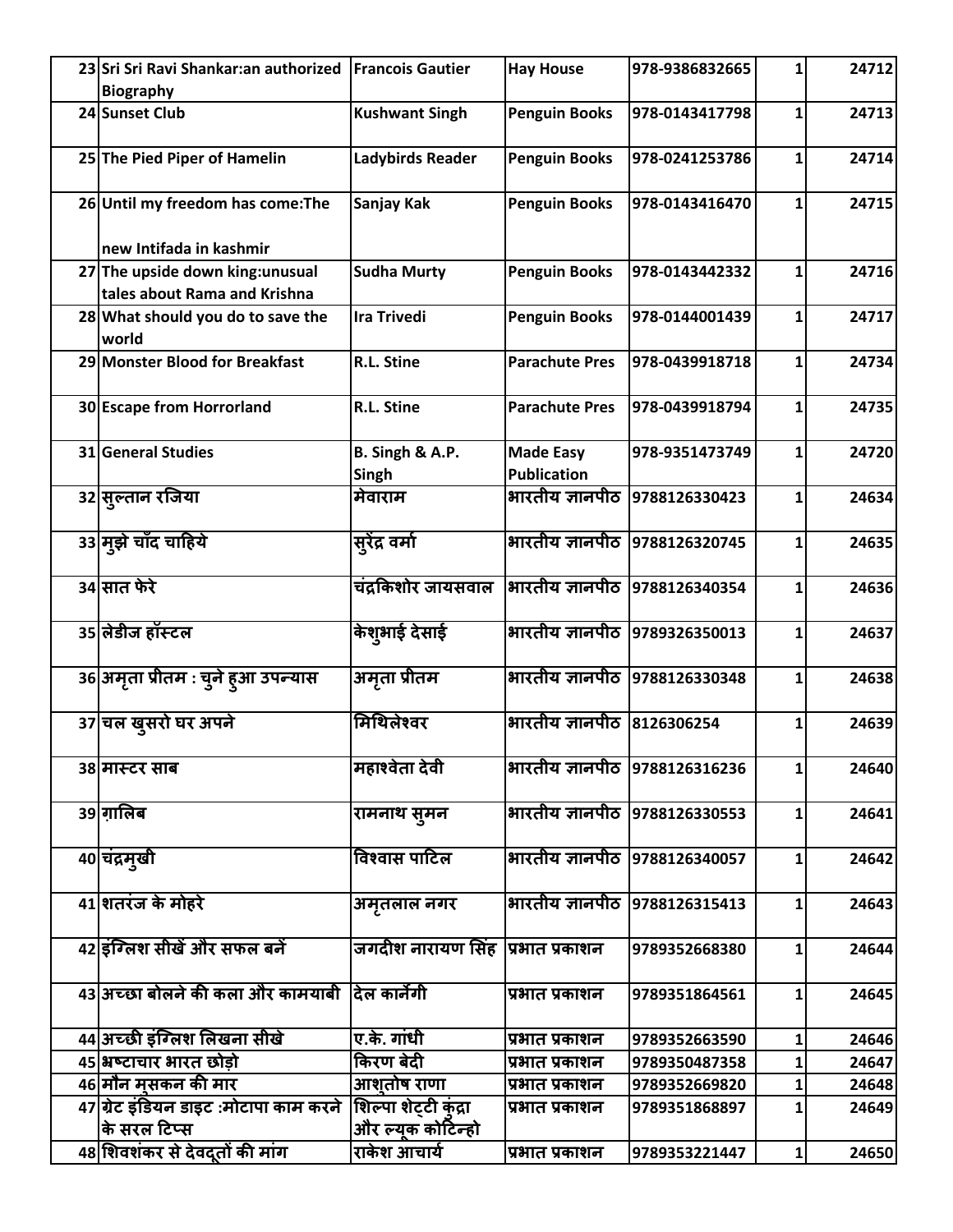| 49 कॉर्पोरेट गुरु नारायण मूर्ति     | एन चोकन                                   | प्रभात प्रकाशन    | 9788173157684 | 1 | 24651 |
|-------------------------------------|-------------------------------------------|-------------------|---------------|---|-------|
| 50 सुपर ३० आनंद की संघर्ष -गाथा     | बीजू मैथ्यू, रोबर्ट प्रिंस                | प्रभात प्रकाशन    | 9789351868736 |   | 24652 |
|                                     |                                           |                   |               |   |       |
|                                     | और अरुण कुमार                             |                   |               |   |       |
| 51 मेट्रोमैन इ. श्रीधरन             | एम .एस.अशोकन                              | प्रभात प्रकाशन    | 9789352660513 | 1 | 24653 |
| 52 फलो और सबजियां से चिकित्सा       | डॉ। हरिकृष्ण बाखरू                        | प्रभात प्रकाशन    | 9789351865926 |   | 24654 |
| 53 आयुर्वेद व् योग दवारा वजन घटाए   | विनोद वर्मा                               | प्रभात प्रकाशन    | 9789352663460 |   | 24655 |
|                                     |                                           |                   |               |   |       |
| 54 डाइट डॉक्टर                      | इशी खोसला                                 | प्रभात प्रकाशन    | 9789352660124 | 1 | 24656 |
| 55 योगीगाथा                         | शांतन् गुप्ता                             | प्रभात प्रकाशन    | 9789352669929 |   | 24657 |
| 56 हष्टिकोण ब्लॉग पर बातें          | लालकृष्ण आडवाणी                           | प्रभात प्रकाशन    | 9789350481929 |   | 24658 |
| 57 ऐतिहासिक परिपक्षय भटकाव के       | सतीश चंद्र मित्तल                         | प्रभात प्रकाशन    | 9789351869207 |   | 24659 |
| 67वर्ष कछ मददे                      |                                           |                   |               |   |       |
| 58 IIT में फ़ैल लाइफ में अव्वल      | नीरज छिब्बा                               | प्रभात प्रकाशन    | 9789350481158 | 1 | 24660 |
| 59 अटल जीवनगाथा                     | डॉ। रश्मि                                 | प्रभात प्रकाशन    | 9789352665686 |   | 24661 |
| 60 सुधा मूर्ति की लोकप्रिय कहानियाँ | सुधा मूर्ति                               | प्रभात प्रकाशन    | 9789352669387 |   | 24662 |
| 61 सामन्य अध्ययन 30 दिनों में       | अनीश भसीन                                 | प्रभात प्रकाशन    | 9789352666607 |   | 24663 |
| 62 करेंट अफेयर्स वार्षिकी 2019      | श्रीवास्तव और मिश्रा                      | प्रभात प्रकाशन    | 9789353222130 |   | 24664 |
|                                     |                                           |                   |               |   |       |
| 63 हिंद्त्व एक जीवनशैली             | कलराज मिश्र                               | प्रभात प्रकाशन    | 9789350485958 | 1 | 24665 |
| 64 रामायण की कहानी विज्ञान की       | सरोज बाला                                 | प्रभात प्रकाशन    | 9789353220440 |   | 24666 |
| जबानी                               |                                           |                   |               |   |       |
| 65 असरकारी प्रशासन :नयी सोच:नयी     | भरत लाल मीणा                              | प्रभात प्रकाशन    | 9789352665495 | 1 | 24667 |
| हिल्टि                              |                                           |                   |               |   |       |
| 66 प्रयागराज कुम्भ कथा              | राजेंद्र त्रिपाठी                         | प्रभात प्रकाशन    | 9788177213829 |   | 24668 |
|                                     | 'रसराज'                                   |                   |               |   |       |
| 67 व्रत उपवस के धर्मिक और वैज्ञानिक | शशिकांत सदेव                              | प्रभात प्रकाशन    | 9789353222376 | 1 | 24669 |
| आधार                                |                                           |                   |               |   |       |
| 68 विलक्षण मस्तिष्क और ज्योतिष      | पवन जी और सीमा                            | भारतीय ज्ञान      | 9788192552446 |   | 24670 |
|                                     |                                           | शोध संसथान ,      |               |   |       |
|                                     | ओझा                                       | गाजियाबाद         |               |   |       |
|                                     | पवन जी                                    | भारतीय ज्ञान      | 9788192552491 |   | 24671 |
| 69 परवरिश के लिए एक अनूठी पुस्तक :  |                                           | शोध संसथान ,      |               |   |       |
| बाल वाणी                            |                                           | गाजियाबाद         |               |   |       |
| 70 श्रीदुर्गासप्तशती                | श्रीरामनरायणदत्तजी                        | गीताप्रेस गोरखपुर |               |   |       |
|                                     |                                           |                   |               | 1 | 24672 |
| 71 व्रत परिचय                       |                                           |                   |               |   |       |
|                                     | हनुमान शर्मा                              | गीताप्रेस गोरखपुर |               | 1 | 24673 |
| 72 पौराणिक कथायें                   |                                           | गीताप्रेस गोरखपुर |               |   | 24674 |
|                                     |                                           |                   |               | 1 |       |
|                                     |                                           |                   |               |   |       |
| 73 भगवत नवनीत                       | संत श्रीरामचन्द्र केशव  गीताप्रेस गोरखपुर |                   |               | 1 | 24675 |
|                                     |                                           |                   |               |   |       |
|                                     | डोंगरेजी महाराज                           |                   |               |   |       |
| 74 श्रीहनुमान अंक                   |                                           | गीताप्रेस गोरखपुर |               | 1 | 24676 |
|                                     |                                           |                   |               |   |       |
| 75 श्रीगणेश अंक                     |                                           | गीताप्रेस गोरखपुर |               | 1 | 24677 |
|                                     |                                           |                   |               |   |       |
| 76 खंड खंड पाखंड                    | शशि शेखर                                  | किताबवाले         | 9788193034811 | 1 | 24678 |
| 77 टाप पर अकेले                     | अमरेन्द्र मिश्र                           | किताबवाले         | 9789385754050 | 1 | 24679 |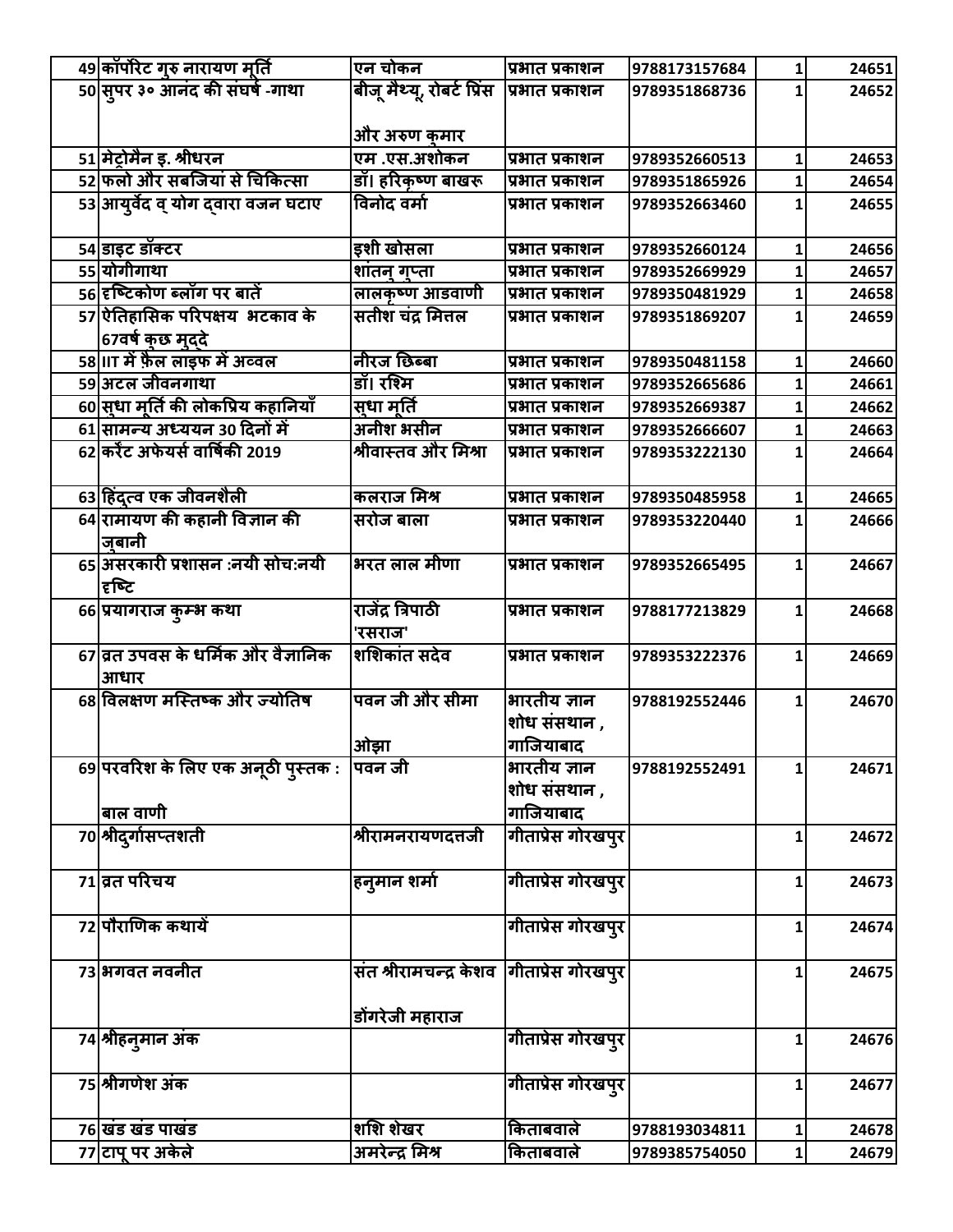| 78 सेक्टर-१६ वन वे स्टीट                                                                            | प्रभा ललित सिंह                        | किताबवाले             | 9789385754685                   | 1 | 24680        |
|-----------------------------------------------------------------------------------------------------|----------------------------------------|-----------------------|---------------------------------|---|--------------|
| 79 पॅंजीवादी सेल्फी                                                                                 | गिरीश पंकज                             | किताबवाले             | 9789385754678                   | 1 | 24681        |
| 80 काशीवास और अन्य कहानियां                                                                         | गिरीश पंकज                             | किताबवाले             | 9789385754265                   | 1 | 24682        |
| 81 स्वच्छ भारत सशक्त भारत                                                                           | अखंड प्रताप सिंह                       | अकादमिक बुक्स         |                                 |   | 24683        |
| 82 युगन युगन योगी                                                                                   | सुब्रमण्यम                             | अकादमिक ब्क्स         |                                 | 1 | 24684        |
| 83 मनोरमा इयर बुक २०१९                                                                              |                                        | अकादमिक ब्क्स         |                                 | 1 | 24685        |
| 84 आई दू व्हाट टू दू                                                                                | रघुराम जी राजन                         | अकादमिक बुक्स         |                                 | 1 | 24686        |
| 85 कोई दीवाना कहता है                                                                               | कुमार विशवास                           | अकादमिक ब् <b>क्स</b> |                                 | 1 | 24687        |
| 86 बेचना सीखो और सफल बनो                                                                            | शिव खेडा                               | अकादमिक बुक्स         |                                 | 1 | 24688        |
| 87 हैंडबुक्स २०१९                                                                                   | म्थुस्वामी                             | अकादमिक बुक्स         |                                 | 1 | 24689        |
| 88 तर्कशक्ति :सभी प्रतियोगी परीक्षाओं<br>कि लिए उपयोगी                                              | राहुल कुमार                            | S. Chand              | 9789352718894                   | 1 | 24729        |
| 89 Information Security<br><b>Management Systems: A Novel</b><br><b>Framework and Software as a</b> | Heru Susanto,<br><b>Mohammad Nabil</b> | <b>CRC Press</b>      | 978-1771885775                  | 1 | 24614        |
| <b>Tool for Compliance with</b><br><b>Information Security Standard</b>                             | Almunawar                              |                       |                                 |   |              |
| 90 The Complete Guide to                                                                            | <b>KOHNKE</b>                          |                       | Taylor & francis 978-1498740548 | 1 | 24616        |
| <b>Cybersecurity Risks and Controls</b>                                                             |                                        |                       |                                 |   |              |
| 91 Information Security                                                                             | Harold F. Tipton,                      | <b>Auerbach</b>       | 978-1138199750                  | 1 | 24626        |
| <b>Management Handbook, Sixth</b>                                                                   |                                        |                       |                                 |   |              |
| <b>Edition, Volume 6</b>                                                                            | <b>Krause Nozaki</b>                   | <b>Publications</b>   |                                 |   |              |
| 92 Secure multiparty computation                                                                    | <b>Ronald Cramer</b>                   | Cambridge             | 978-1107043053                  | 1 | 24737        |
| and secret sharing                                                                                  |                                        | <b>University</b>     |                                 |   |              |
| 93 financial management                                                                             | <b>D N Maheshwari</b>                  | <b>Sultan chand</b>   | 978-8180548109                  |   | 10 24466-475 |
|                                                                                                     |                                        |                       |                                 |   |              |
| 94 Managerial economics                                                                             | <b>Dwivedi</b>                         | <b>Vikas</b>          | 978-9325986688                  |   | 20 24486-505 |
| 95 Managing technology and<br>innovation for competitive<br>advantage                               | Narayanan, v k                         | Pearson               | 978-8177586459                  |   | 10 24553-562 |
| 96 information security and cyber<br>laws                                                           | Saurabh Sharma                         | <b>Vikas</b>          | 978-<br>8125942658              |   | 4 24617-20   |
| 97 Ethical hacking and penetration                                                                  | <b>Rafay Baloch</b>                    | Auerbach Pub.         | 978-1482231618                  | 1 | 24625        |
| testing guide                                                                                       |                                        |                       |                                 |   |              |
| 98 The Ethical Hack: Testing Security<br><b>Measures through the Act of</b>                         | <b>James S Tiller</b>                  | Auerbach              | 978-0849316098                  | 1 | 24628        |
| <b>Exploitation</b>                                                                                 |                                        | <b>Publisher</b>      |                                 |   |              |
|                                                                                                     |                                        |                       |                                 |   |              |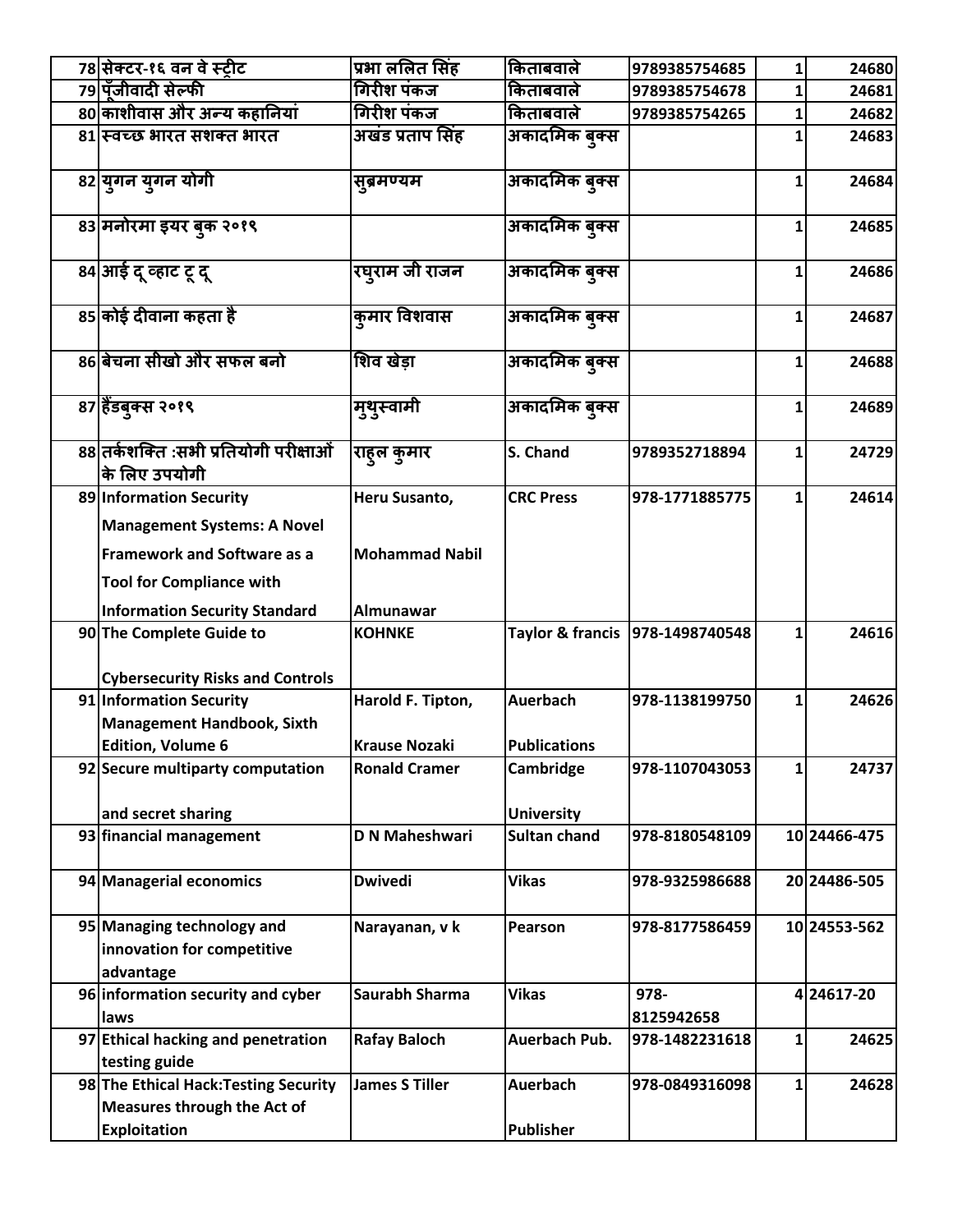| 99 Let Us C                                           | Yashavant                 | <b>BPB</b>                     | 978-8183331630                  |              | 10 24434-43  |
|-------------------------------------------------------|---------------------------|--------------------------------|---------------------------------|--------------|--------------|
|                                                       | <b>Kanatekar</b>          |                                |                                 |              |              |
| 100 computer system architecture                      | <b>Morris mano</b>        | Pearson                        | 978-9332585607                  |              | 20 24518-537 |
| 101 Introduction to Formal Languages<br>and Automata  | <b>Peter Linz</b>         |                                | Jones & Bartlett 978-9384323219 |              | 5 24563-567  |
| 102 Hands-on ethical hacking and                      | <b>Michael T. Simpson</b> | Cengage                        | 978-8131530931                  |              | 224568-69    |
| network defense                                       |                           | Learning                       |                                 |              |              |
| 103 Blockchain basics: a non-technical                | <b>Daniel Drescher</b>    | <b>Apress</b>                  | 978-1484226032                  |              | 224621-22    |
| introduction in 25 steps                              |                           |                                |                                 |              |              |
| 104 The art of deception                              | <b>Kevin Mitnick</b>      | John Wiley &<br><b>Sons</b>    | 978-0764542800                  |              | 224629-30    |
| 105 Big Data Analytics in<br>Cybersecurity            | <b>Savas Onur</b>         | <b>Taylor &amp; francis</b>    | 978-1498772129                  | 1            | 24605        |
| 106 Big Data in Complex and Social<br><b>Networks</b> | Thai My T.                | <b>Taylor &amp; francis</b>    | 978-1498726849                  | 1            | 24606        |
| 107 Big data over networks                            | <b>Shuguang Cui</b>       | Cambridge<br><b>University</b> | 978-<br>11080099005             | 1            | 24607        |
| 108 Protecting Mobile Networks and<br><b>Devices</b>  | <b>Meng Weizhi</b>        | <b>Taylor &amp; francis</b>    | 978-1498735834                  | 1            | 24627        |
| 109 Principles of cyber-physical<br>systems           | <b>Rajeev Alur</b>        | <b>MIT Press</b>               | 978-0262029117                  | 1            | 24631        |
| 110 Analyzing and Securing Social                     | <b>THURAISINGHAM</b>      | <b>Taylor &amp; francis</b>    | 978-1482243277                  | 1            | 24632        |
| <b>Networks</b>                                       |                           |                                |                                 |              |              |
| 111 Cloud Computing Security                          | Vacca John R.             | <b>Taylor &amp; francis</b>    | 978-1482260946                  | 1            | 24633        |
| 112 UGC - NET 2019: Computer Science                  |                           | <b>Made Easy</b>               | 978-9351473565                  | 1            | 24718        |
| and Applications Paper-II & Paper-                    |                           |                                |                                 |              |              |
| Ш                                                     |                           | <b>Publication</b>             |                                 |              |              |
| 113 Reasoning & Aptitude for                          |                           | <b>Made Easy</b>               | 978-9351473459                  | $\mathbf{1}$ | 24719        |
| <b>Gate2019 and ESE 2019</b>                          |                           | <b>Publication</b>             |                                 |              |              |
| 114 2500 Topicwise Solved Multiple                    | <b>B.Singh</b>            | <b>Made Easy</b>               | 978-9381069165                  | 1            | 24721        |
| <b>Choice Questions for IES, PSUs</b>                 |                           |                                |                                 |              |              |
| and other UPSC Competitive                            |                           |                                |                                 |              |              |
| <b>Exam:General Studies</b>                           |                           | <b>Publication</b>             |                                 |              |              |
| 115 Engineering Maths for Gate 2019                   |                           | <b>Made Easy</b>               | 978-9351473473                  | 1            | 24722        |
| and ESE 2019                                          |                           | <b>Publication</b>             |                                 |              |              |
| 116 A handbook on computer science                    |                           | <b>Made Easy</b>               | 978-9383643240                  | $\mathbf{1}$ | 24724        |
| <b>&amp; IT</b>                                       |                           | <b>Publication</b>             |                                 |              |              |
| 117 2650 MCQs for GATE and PSUs:                      |                           | <b>Made Easy</b>               | 978-9351473268                  | 1            | 24725        |
| <b>Computer Science and IT</b>                        |                           | <b>Publication</b>             |                                 |              |              |
| 118 Gate 2019: Computer Science and                   |                           | <b>Made Easy</b>               | 978-9351473664                  | 1            | 24727        |
| IT                                                    |                           | <b>Publication</b>             |                                 |              |              |
| 119 Quantitative Aptitude:for                         | R.S. Aggarwal             | S. Chand                       | 978-9352534029                  | 1            | 24730        |
| competitive Examination                               |                           |                                |                                 |              |              |
| 120 A Modern Approach to Logical<br><b>Reasoning</b>  | R.S. Aggarwal             | S. Chand                       | 978-9352832194                  | 1            | 24731        |
|                                                       |                           |                                |                                 |              |              |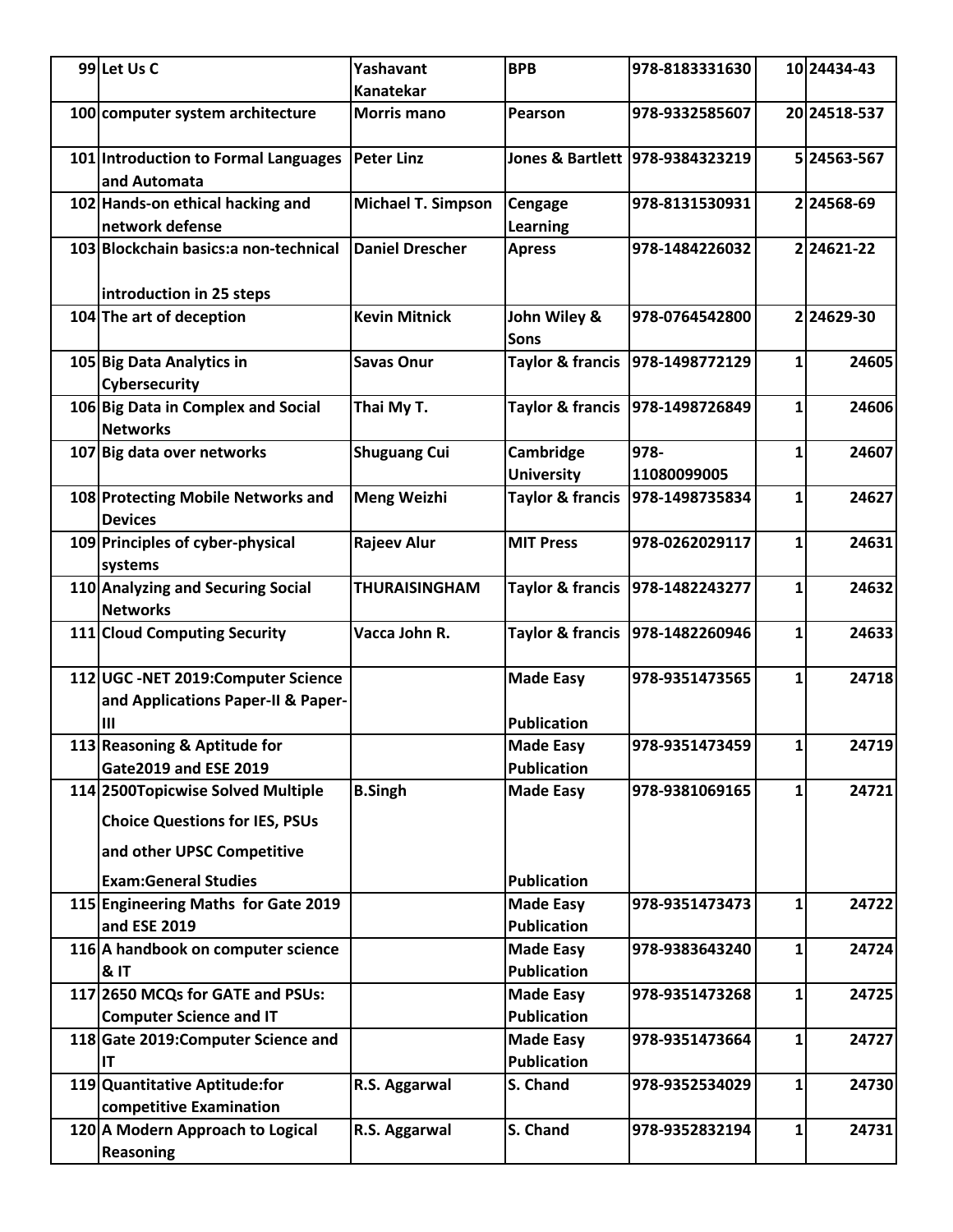| 121 A Modern Approach to Non-                                            | R.S. Aggarwal              | S. Chand                               | 978-9352832187 | 1            | 24732        |
|--------------------------------------------------------------------------|----------------------------|----------------------------------------|----------------|--------------|--------------|
| <b>Verbal Reasoning</b>                                                  |                            |                                        |                |              |              |
| 122 English for Bank Exams                                               |                            | S. Chand                               | 978-9353381219 | 1            | 24733        |
| 123 Key technologies for 5G wireless<br>systems                          | Vincent W.S.Wong           | cambridge Pub.                         | 978-1107172418 | $\mathbf{1}$ | 24736        |
| 124 Signal processing and Networking                                     | Han, Zhu                   | Cambridge                              | 978-1107124387 | 1            | 24740        |
| for big data application                                                 |                            |                                        |                |              |              |
| 125 Statistical Inference for                                            | <b>Moulin, Pierre</b>      | Cambridge                              | 978-1107185920 | 1            | 24741        |
| <b>Engineering and Data Scientists</b>                                   |                            |                                        |                |              |              |
| 126 Enterprise java computing                                            | <b>Govind Seshadri</b>     | Cambridge                              | 978-1107690073 |              | 10 24446-55  |
| 127 Data Warehousing: Fundamentals                                       | Paulraj Ponniah            | Wiley                                  | 978-8126537297 |              | 10 24456-465 |
| for IT Professionals,                                                    |                            |                                        |                |              |              |
| 128 Introduction to Algorithms                                           | Cormen                     | PHI                                    | 978-8120340077 |              | 10 24476-485 |
| 129 Operating system concepts                                            | Silberschatz               | Wiley                                  | 978-8126554270 |              | 10 24508-517 |
| 130 Computer Graphics, C Version, 2e                                     | <b>Donald Hearn</b>        | Pearson                                | 9788177587654  |              | 15 24538-552 |
| 131 information security                                                 | <b>Mark Merkow</b>         | Pearson                                | 978-8131712887 |              | 35 24570-604 |
| 132 Blockchain and the Law - The                                         | <b>Primavera De Filipp</b> | <b>Harvard</b>                         | 978-0674976429 |              | 3 24608-10   |
| <b>Rule of Code</b>                                                      |                            | <b>University Press</b>                |                |              |              |
| 133 Cloud Computing                                                      | <b>Sandeep Bhowmik</b>     | Cambridge<br><b>University</b>         | 978-1316638101 |              | 324611-13    |
| 134 Blockchain Revolution: How the                                       | <b>Don Tapscott</b>        | <b>Portfolio</b>                       | 978-0241237861 |              | 224623-24    |
| <b>Technology Behind Bitcoin and</b>                                     |                            |                                        |                |              |              |
| <b>Other Cryptocurrencies is</b>                                         |                            |                                        |                |              |              |
| <b>Changing the World</b>                                                |                            | Penguin                                |                |              |              |
| 135 Information systems security                                         | Nina Godbole               | Wiley                                  | 978-8126564057 |              | 224738-39    |
| 136 Introduction to Machine Learning<br>with Applications in Information | <b>Mark Stamp</b>          | Chapman and                            | 978-1138626782 | 1            | 24615        |
| <b>Security</b>                                                          |                            | Hall/CRC                               |                |              |              |
| 137 A Handbook on Electronics                                            |                            | <b>Made Easy</b>                       | 978-9351472018 | 1            | 24723        |
| <b>Enginering</b>                                                        |                            | <b>Publication</b>                     |                |              |              |
| 138 4000 Multiple Choice Questions                                       |                            | <b>Made Easy</b>                       | 978-9351473688 | 1            | 24726        |
| for ESE, GATE and                                                        |                            | <b>Publication</b>                     |                |              |              |
| <b>PSUs:Electronics Engineering</b>                                      |                            |                                        |                |              |              |
| 139 Gate 2019: Electronics Engineering                                   |                            | <b>Made Easy</b><br><b>Publication</b> | 978-9351473657 | 1            | 24728        |